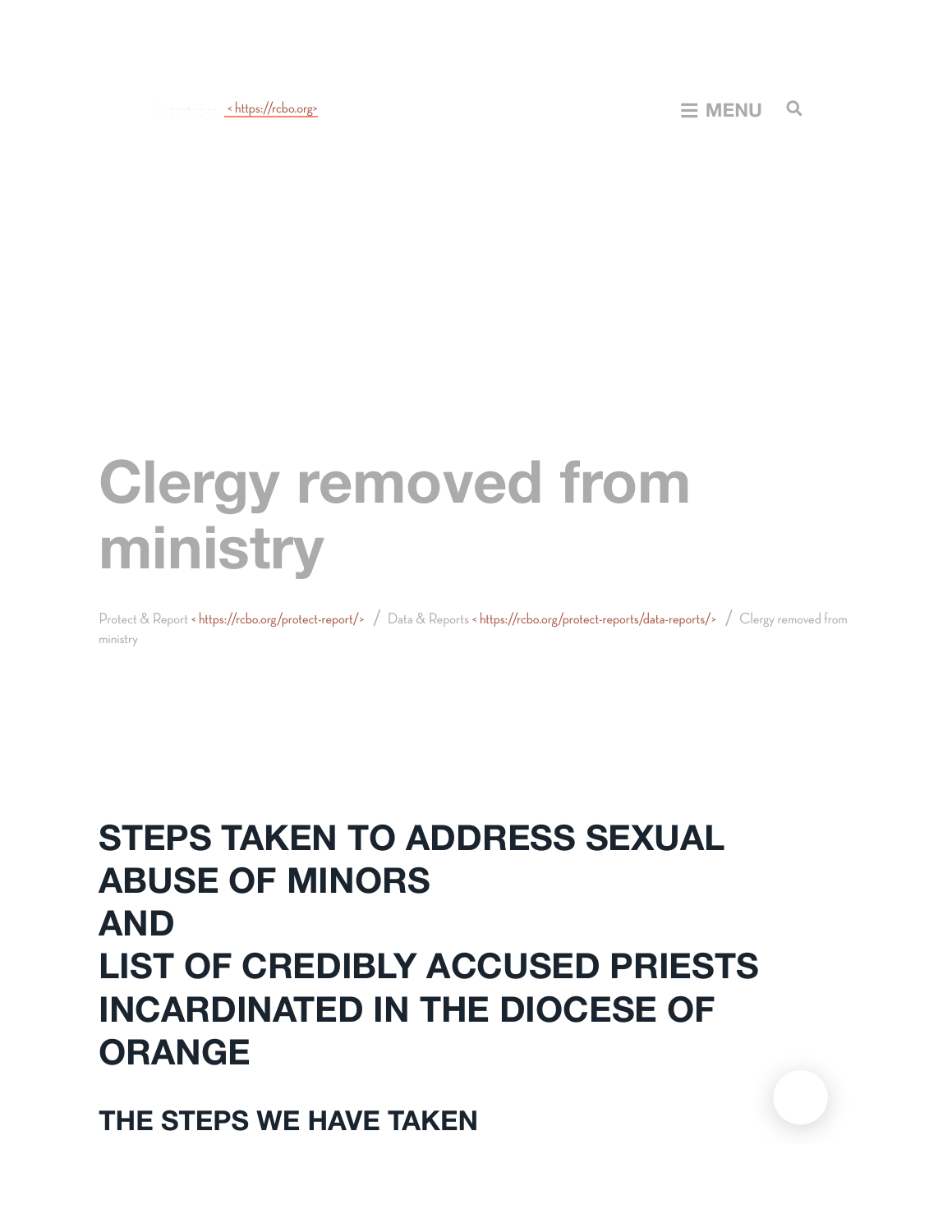The Catholic Church and the Diocese of Orange are deeply committed and remain vigilant in protecting and caring for children, our most cherished resource. The Church has worked hard to protect children and to ensure their safety. The Diocese employs background checks and fingerprinting for all adults likely to be in contact with children.

Moreover, it is important to note the following facts:

- The Diocese of Orange cooperates fully with law enforcement and appropriate agencies in reporting alleged incidents of sexual abuse of minors.
- The Diocese has an Oversight Review Board whose members consider accusations of sexual abuse and who make recommendation to the diocesan bishop as regards how to proceed in individual cases. Current members may be found here: (https://rcbo.org/protect-report/oversightreview-board/ < https://rcbo.org/protect-report/oversight-review-board/>)
- Every member of the clergyand all diocesan employeeshave read and signed the diocesan policy onsexual misconduct.
- Before any man is accepted as a seminarian, he must be deemed fit, having undergone extensive psychological testing and a criminal background check.
- Information is provided at all parishes regarding how to report sexual abuse of a minor and includes a telephone reporting line (800) 364-3064.

#### Current statistics

In the period from July 1, 2019 to June 30, 2020, the Diocese of Orange performed background screenings on 26,512 adults. That number is broken downas follows:

- $\bullet$  Priests: 244
- Deacons: 148
- Seminariansand Permanent Diaconate Candidates: 64
- Teachers: 1,763
- School and parish employees and volunteers: 24,293

We believe one key to preventing child abuse is education and awareness. From July 1, 2019 to June 30, 2020 in the Diocese of Orange, 44,478 children participated inchild safetyawareness programs. Moreover, 26,512 adults completed child abuse safety training inthe same year.

## **A LIST OF CREDIBLY ACCUSED PRIESTS INCARDINATED IN THE DIOCESE OF ORANGE**

Members and former members of the clergy removed from ministry

Removed from ministry and returned to the lay state:

- Christian Anderson
- Richard Coughlin
- Michael Harris
- John Lenihan
- Daniel J. Murray
- Dominic Nguyen
- Michael Pecharich
- Gerald Plesetz
- Caesar Salazar

### Suspended from ministry and currently seeking to be returned to the lay state

• Robert Foley

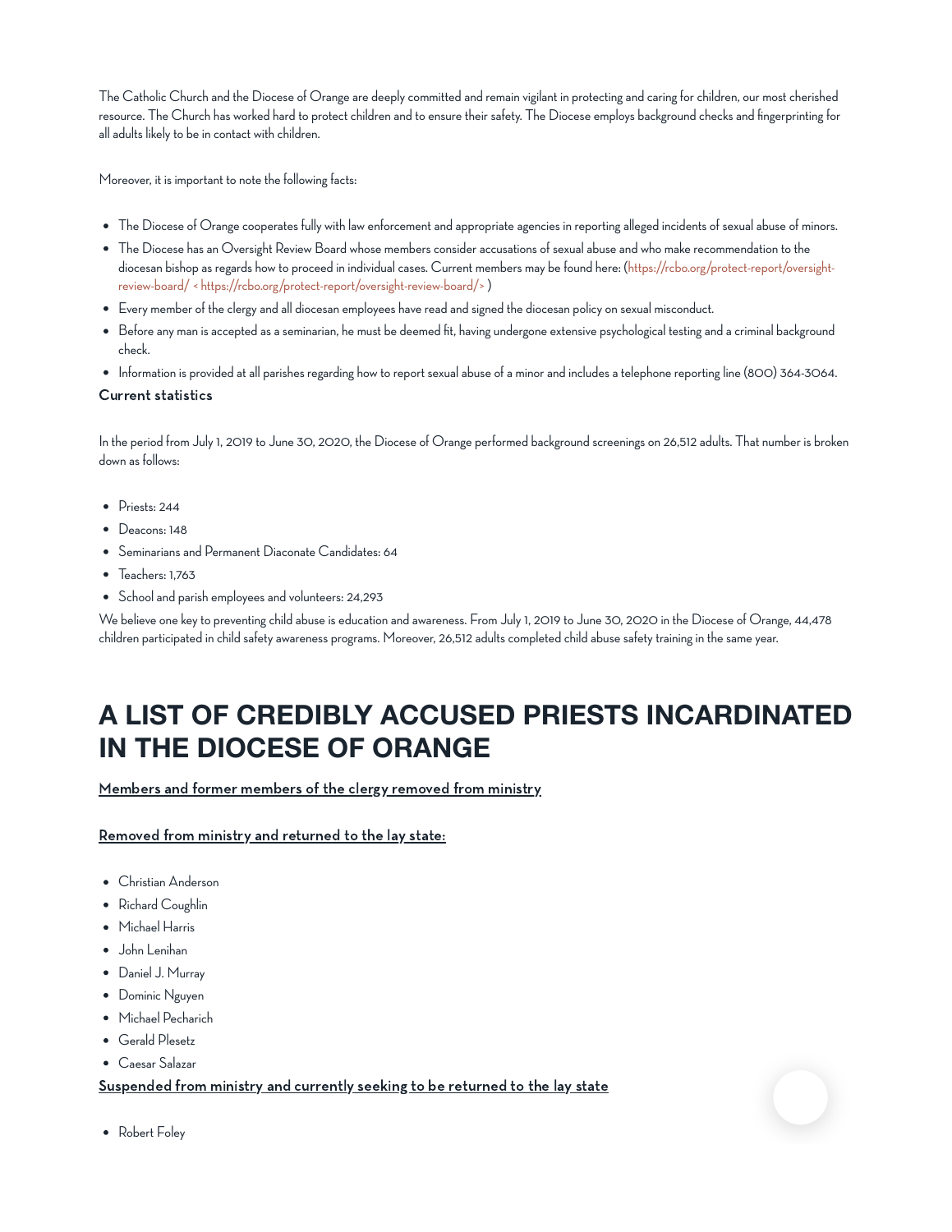## Removed from ministry (forbidden from presenting himself as a priest or from performing any priestly functions):

- Franklin Buckman: life of prayerand penance. He is regularly visited and monitored.
- Denis Lyons: life of prayer and penance. He is regularly visited and monitored.
- Jerome Henson: life of prayer and penance. He is regularly visited and monitored.

## Deceased priests:

- Henry Perez
- Eleuterio V. Ramos
- John Ruhl
- Gerardo Tanilong
- Siegfried Francis Widera

For a list of priests credibly accused before the creation of the Diocese of Orange in 1976, please visit the Archdiocese of Los Angeles website at: http://1811.la-archdiocese.org/wordpress/2018-update/ < http://1811.laarchdiocese.org/wordpress/2018-update/>

- Original Posting: August, 2016
- First revision: 26 November 2018
- Second revision: 30 March 2019
- Third revision: 16 December 2019
- Fourth revision: 18 December 2020

| <b>GET INVOLVED</b>                                                                                                                                                                                                                                            | <b>GIVE &amp; SERVE</b>                                                                                                                                                   | <b>LEARN</b>                                                                                                                                                                                                   | <b>VISIT US</b>                                                               |                             |
|----------------------------------------------------------------------------------------------------------------------------------------------------------------------------------------------------------------------------------------------------------------|---------------------------------------------------------------------------------------------------------------------------------------------------------------------------|----------------------------------------------------------------------------------------------------------------------------------------------------------------------------------------------------------------|-------------------------------------------------------------------------------|-----------------------------|
| Find a Parish <<br>https://rcbo.org/directories/pahitipss//rcbo.org/psa-<br>Find a School <<br>https://rcbo.org/ministry/catholitastoral Services<br>schools<br>Find an Event <<br>https://rcbo.org/events/><br>OC Catholic News <<br>https://occatholic.com/> | Donate <<br>give-now/ $>$<br>Appeal <<br>https://rcbo.org/psa/><br>Privacy Policy <<br>https://rcbo.org/privacy-<br>$policy$ />                                           | Our Schools <<br>https://occatholicschools.org/find-<br>2840.<br>a-school/><br>Faith Formation <<br>https://rcbo.org/ministry/faith-<br>formation-and-<br>evangelization/><br>Child. Youth and Adult<br>Safety | 13280 Chapman Ave, Garden Grove, CA<br>https://goo.gl/maps/54MrB7MA3Y9ZBukM7> | < https://goo.gl/maps/54MrB |
| Vocations <<br>Careers <<br>https://rcbo.org/careers/>                                                                                                                                                                                                         | <b>VISIT NEWSROOM &lt;</b><br>https://rcbo.org/ocvocations/>HTTPS://RCBO.ORG/NEWSROOM-<br><b>ARCHIVE/&gt;</b><br><b>EMPLOYEE HUB &lt;</b><br>HTTPS://EXTRASITE.RCBO.ORG/> |                                                                                                                                                                                                                |                                                                               |                             |

© 2022 The Roman Catholic Diocese of Orange. All Rights Reserved. Phone: [714-282-3000](tel:714-282-3000) Fax: [7](javascript:void(0);)[14-282-3029](fax:714-282-3029)

< https://rcbo.org>